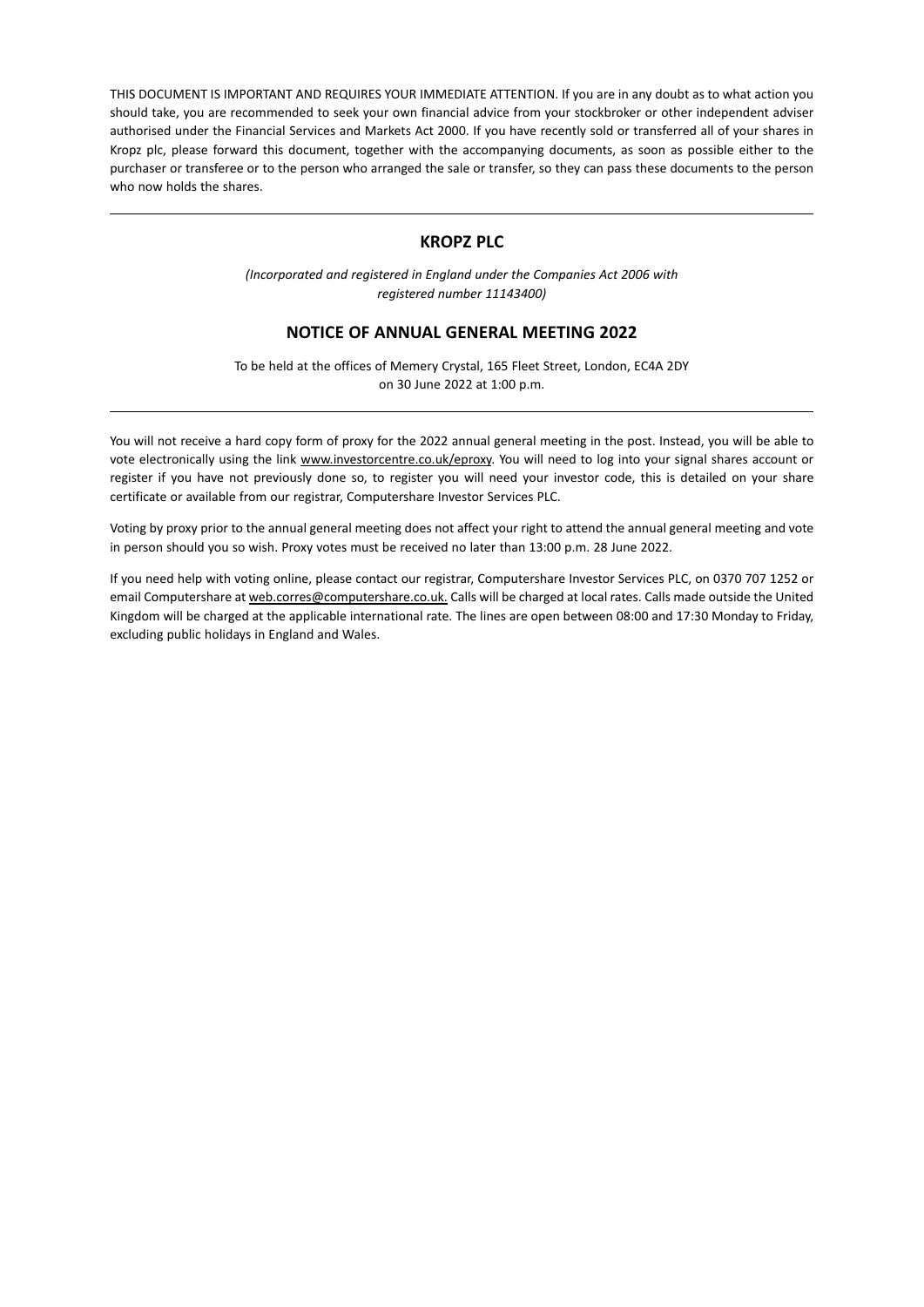# **LETTER FROM THE CHAIRMAN OF KROPZ PLC**

# **KROPZ PLC**

*(Incorporated and registered in England under the Companies Act 2006 under number 11143400)*

*Directors: Registered Office:* Lord Robin Renwick of Clifton 35 Verulam Road Mark Summers **Hitchin** Linda Beal England Michael Daigle SG5 1QE Michael Nunn Machiel Reyneke

7 June 2022

*Letter addressed to the shareholders*

Dear Shareholders

### **Notice of Annual General Meeting 2022**

I enclose the formal notice of Kropz plc's ("**Kropz**") Annual General Meeting ("**AGM Notice**") to be held on 30 June 2022 at 1:00 p.m. at the offices of Memery Crystal, 165 Fleet Street, London EC4A 2DY.

The Annual General Meeting will deal with the business set out in the AGM Notice. An explanation of each of the resolutions set out in the AGM Notice is included on pages 6 to 7. The board considers each resolution to be proposed at the Annual General Meeting would promote the success of the company for the benefit of its members as a whole, and unanimously recommends shareholders to vote in favour of all resolutions, as they intend to do in respect of their own shareholdings.

Yours faithfully

**Lord Renwick of Clifton Chairman**

7 June 2022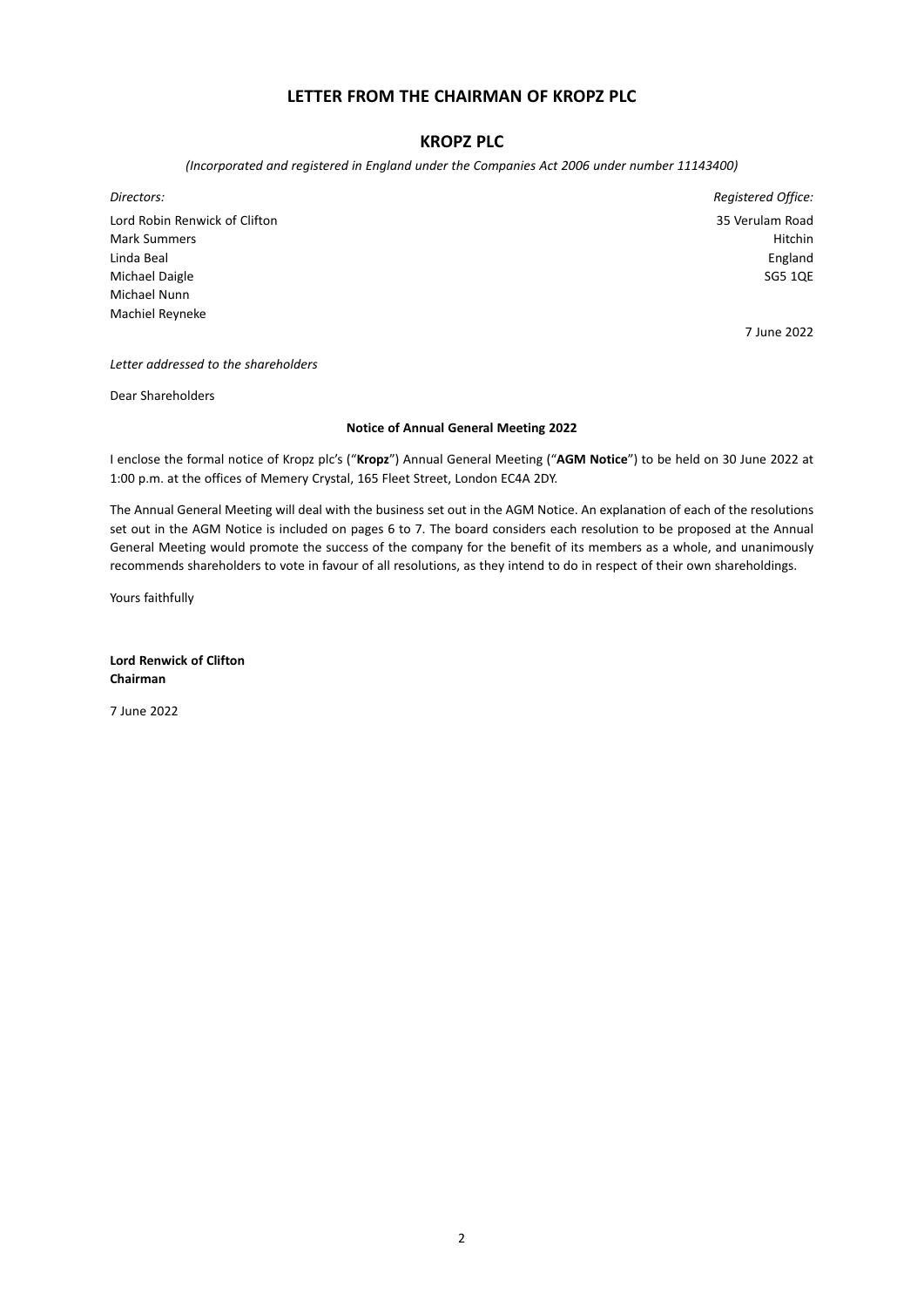### **KROPZ PLC (THE "COMPANY")**

### **NOTICE OF ANNUAL GENERAL MEETING 2022**

Notice is hereby given that the annual general meeting of the members of the Company will be held at the offices of Memery Crystal, 165 Fleet Street, London EC4A 2DY on 30 June 2022 at 1:00 p.m. for the purpose of considering and, if thought fit, passing the following resolutions, of which Resolutions 1 and 2 will be proposed as ordinary resolutions and Resolutions 3 to 5 will be proposed as special resolutions:

### **ORDINARY RESOLUTIONS**

- 1. To re-appoint BDO LLP as auditor to act as such until the conclusion of the next annual general meeting of the Company at which the requirements of section 437 of the Companies Act 2006 (the "**Act**") are complied with and to authorise the directors of the Company to fix its remuneration.
- 2. **THAT**, in accordance with section 551 of the Companies Act 2006 (the "**Act**"), the directors of the Company ("**Directors**") be generally and unconditionally authorised to allot shares in the Company or grant rights to subscribe for or to convert any security into shares in the Company ("**Rights**") up to an aggregate nominal amount of £307,906.074 provided that this authority shall, unless renewed, varied or revoked by the Company, expire on the date falling 15 months from the date of the passing of this resolution, or if earlier at the annual general meeting of the Company to be held in 2023 save that the Company may, before such expiry, make an offer or agreement which would or might require shares to be allotted or Rights to be granted and the Directors may allot shares or grant Rights in pursuance of such offer or agreement notwithstanding that the authority conferred by this resolution has expired.

### **SPECIAL RESOLUTIONS**

- 3. **THAT**, subject to the passing of Resolution 2 above, the Directors be authorised to allot equity securities (as defined in section 560 of the Act) for cash under the authority conferred by that Resolution and/or to sell ordinary shares held by the Company as treasury shares as if section 561 of the Act did not apply to any such allotment or sale, provided that such authority shall be limited to:
	- a. the allotment of equity securities in connection with an offer of equity securities:
		- i. to the holders of ordinary shares in proportion (as nearly as may be practicable) to their respective holdings; and
		- ii. to holders of other equity securities as required by the rights of those securities or as the Directors otherwise consider necessary,

but subject to such exclusions or other arrangements as the Directors may deem necessary or expedient in relation to treasury shares, fractional entitlements, record dates, legal or practical problems in or under the laws of any territory or the requirements of any regulatory body or stock exchange; and

b. the allotment of equity securities or sale of treasury shares (otherwise than pursuant to paragraph (a) of this Resolution 3) to any person up to an aggregate nominal amount of £46,185.911,

and shall expire on the date falling 15 months from the date of the passing of this resolution or, if earlier, at the annual general meeting of the Company to be held in 2023, save that the Company may, before such expiry make offers or agreements which would or might require equity securities to be allotted (or treasury shares to be sold) after the authority expires and the Directors may allot equity securities (or sell treasury shares) in pursuance of any such offer or agreement as if the authority had not expired.

- 4. **THAT**, subject to the passing of Resolution 2 above, the Directors be authorised in addition to any authority granted under Resolution 3 to allot equity securities (as defined in section 560 of the Act) for cash under the authority conferred by Resolution 2 and/or to sell ordinary shares held by the Company as treasury shares as if section 561 of the Act did not apply to any such allotment or sale, provided that such authority shall be:
	- a. limited to the allotment of equity securities or sale of treasury shares up to an aggregate nominal amount of £46,185.911; and
	- b. used only for the purpose of financing (or refinancing, if the authority is to be used within 6 months after the original transaction) a transaction which the Directors determine to be an acquisition or other capital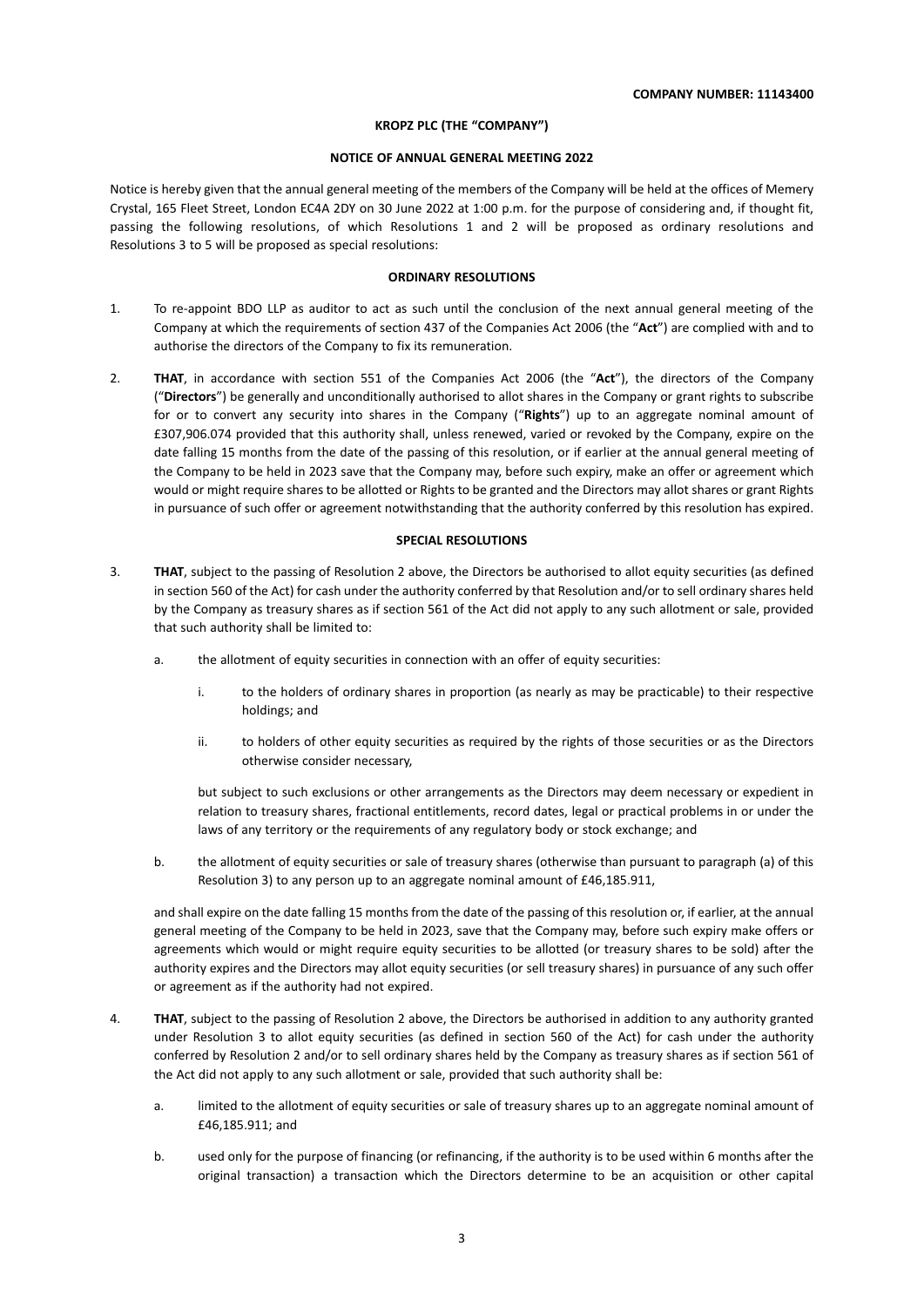investment of a kind contemplated by the Pre-Emption Group's Statement of Principles on Disapplying Pre-Emption Rights,

and shall expire on the date falling 15 months from the date of the passing of this resolution or, if earlier, at the annual general meeting of the Company to be held in 2023, save that the Company may, before such expiry make offers or agreements which would or might require equity securities to be allotted (or treasury shares to be sold) after the authority expires and the Directors may allot equity securities (or sell treasury shares) in pursuance of any such offer or agreement as if the authority had not expired.

5. That with effect from the end of the Annual General Meeting the Articles of Association of the Company produced to the Meeting and signed by the Chairman for the purpose of identification, are adopted as the new Articles of Association in substitution for the Company's existing Articles of Association of the Company.

By order of the board

### **Mark Summers Company Secretary**

Registered office: 35 Verulam Road Hitchin England SG5 1QE

Date: 7 June 2022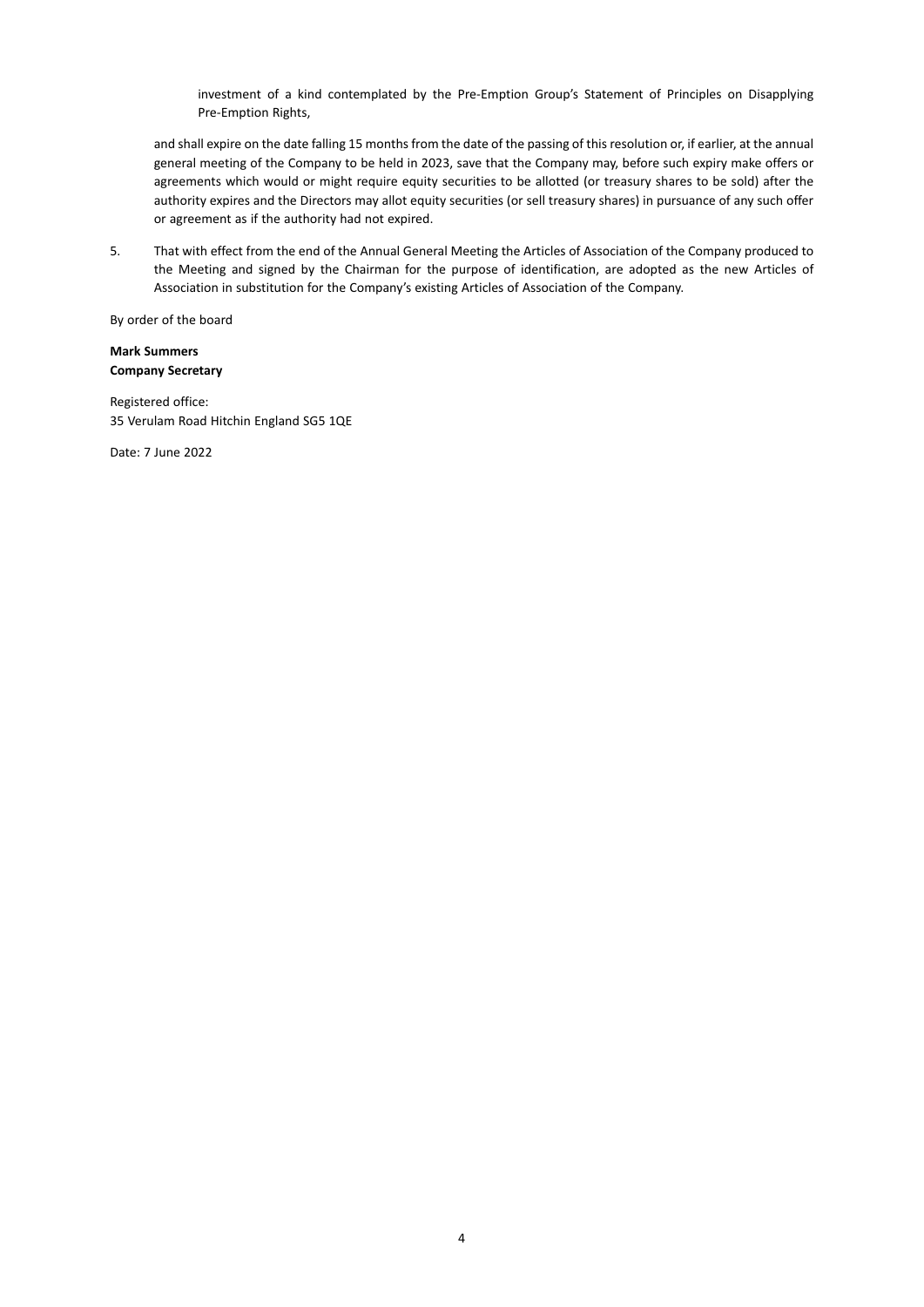### **NOTES TO THE NOTICE OF ANNUAL GENERAL MEETING**

The following notes explain your general rights as a shareholder and your right to attend and vote at this meeting or to appoint someone else to vote on your behalf.

- 1. To be entitled to attend and vote at the meeting (and for the purpose of the determination by the Company of the number of votes they may cast), shareholders must be registered in the Register of Members of the Company at close of trading on 28 June 2022. Changes to the Register of Members after the relevant deadline shall be disregarded in determining the rights of any person to attend and vote at the meeting.
- 2. Shareholders, or their proxies, intending to attend the meeting in person are requested, if possible, to arrive at the meeting venue at least 20 minutes prior to the commencement of the meeting at 13:00 (UK time) on 30 June 2022 so that their shareholding may be checked against the Company's Register of Members and attendances recorded.
- 3. Shareholders are entitled to appoint another person as a proxy to exercise all or part of their rights to attend and to speak and vote on their behalf at the meeting. A shareholder may appoint more than one proxy in relation to the meeting provided that each proxy is appointed to exercise the rights attached to a different ordinary share or ordinary shares held by that shareholder. A proxy need not be a shareholder of the Company.
- 4. In the case of joint holders, where more than one of the joint holders purports to appoint a proxy, only the appointment submitted by the most senior holder will be accepted. Seniority is determined by the order in which the names of the joint holders appear in the Company's Register of Members in respect of the joint holding (the first named being the most senior).
- 5. A vote withheld is not a vote in law, which means that the vote will not be counted in the calculation of votes for or against the resolution. If no voting indication is given, your proxy will vote or abstain from voting at his or her discretion. Your proxy will vote (or abstain from voting) as he or she thinks fit in relation to any other matter which is put before the meeting.
- 6. You can vote by logging on to www.investorcentre.co.uk/eproxy and following the instructions. Please note that you will need your form of proxy to hand.

In the case of CREST members, by utilising the CREST electronic proxy appointment service in accordance with the procedures set out below.

In each case the appointment of a proxy must be received by Computershare Investor Services PLC at The Pavilions, Bridgwater Road, Bristol BS99 6ZZ not less than 48 hours before the time appointed for the meeting.

- 7. If you return more than one proxy appointment, either by paper or electronic communication, the appointment received last by the registrar before the latest time for the receipt of proxies will take precedence. You are advised to read the terms and conditions of use carefully. Electronic communication facilities are open to all shareholders and those who use them will not be disadvantaged.
- 8. The return of a completed form of proxy, electronic filing or any CREST Proxy Instruction (as described in note 9 below) will not prevent a shareholder from attending the meeting and voting in person if he/she wishes to do so.
- 9. CREST members who wish to appoint a proxy or proxies through the CREST electronic proxy appointment service may do so for the meeting (and any adjournment of the meeting) by using the procedures described in the CREST Manual (available from www.euroclear.com/site/public/EUI). CREST Personal Members or other CREST sponsored members, and those CREST members who have appointed a service provider(s), should refer to their CREST sponsor or voting service provider(s), who will be able to take the appropriate action on their behalf.

In order for a proxy appointment or instruction made by means of CREST to be valid, the appropriate CREST message (a "**CREST Proxy Instruction**") must be properly authenticated in accordance with Euroclear UK & Ireland Limited's specifications and must contain the information required for such instructions, as described in the CREST Manual. The message must be transmitted so as to be received by the issuer's agent (ID RA10) by 13:00pm on 28 June 2022. For this purpose, the time of receipt will be taken to mean the time (as determined by the timestamp applied to the message by the CREST application host) from which the issuer's agent is able to retrieve the message by enquiry to CREST in the manner prescribed by CREST. After this time, any change of instructions to proxies appointed through CREST should be communicated to the appointee through other means.

CREST members and, where applicable, their CREST sponsors or voting service providers should note that Euroclear UK & Ireland Limited does not make available special procedures in CREST for any particular message. Normal system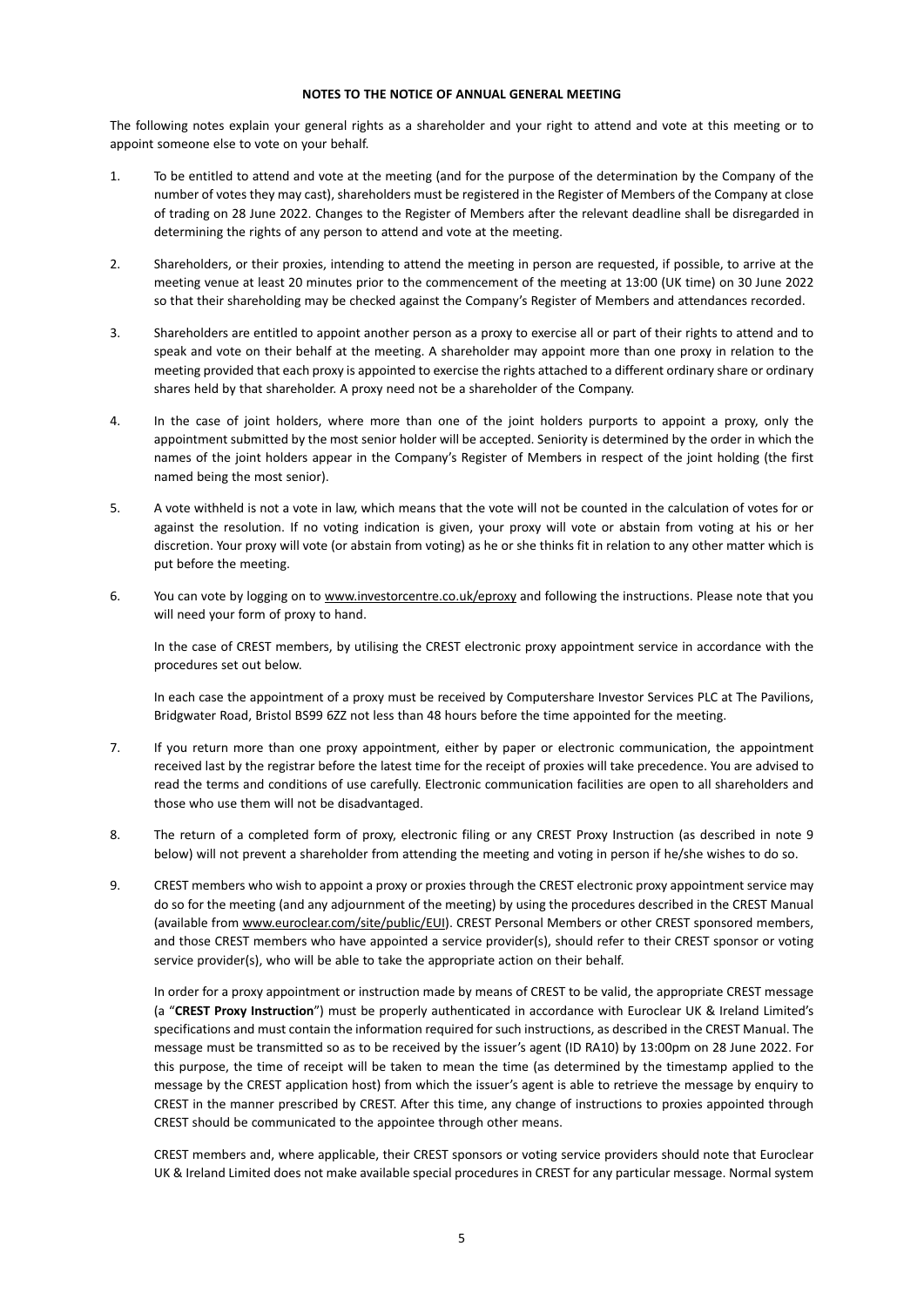timings and limitations will, therefore, apply in relation to the input of CREST Proxy Instructions. It is the responsibility of the CREST member concerned to take (or, if the CREST member is a CREST personal member, or sponsored member, or has appointed a voting service provider(s), to procure that his CREST sponsor or voting service provider(s) take(s)) such action as shall be necessary to ensure that a message is transmitted by means of the CREST system by any particular time. In this connection, CREST members and, where applicable, their CREST sponsors or voting system providers are referred, in particular, to those sections of the CREST Manual concerning practical limitations of the CREST system and timings. The Company may treat as invalid a CREST Proxy Instruction in the circumstances set out in Regulation 35(5)(a) of the Uncertificated Securities Regulations 2001.

- 10. Any corporation which is a shareholder can appoint one or more corporate representatives who may exercise on its behalf all of its powers as a shareholder provided that no more than one corporate representative exercises powers in relation to the same shares.
- 11. As at 6 June 2022 (being the latest practicable business day prior to the publication of this Notice), the Company's ordinary issued share capital consists of 923,718,223 ordinary shares, carrying one vote each. Therefore, the total voting rights in the Company as at 6 June 2022 are 923,718,223.

### **EXPLANATION OF RESOLUTIONS**

An explanation of each of the resolutions is set out below. Resolutions 1 and 2 are ordinary resolutions (and therefore need the approval of a simple majority of those shareholders who are present and voting in person or by proxy at the Annual General Meeting).

### **Resolution 1:** Appointment of auditor

This is a Resolution to appoint BDO LLP as auditor of the Company for the financial year ending 31 December 2022 and to authorise the directors to fix their remuneration.

### **Resolution 2:** General authority to allot new shares

The authority given to the Directors to allot further shares in the capital of the Company requires the prior authorisation of the shareholders in general meeting under section 551 of the Act. Upon the passing of Resolution 2, the Directors will have authority to allot shares up to an aggregate nominal amount of £307,906.074 which is approximately one-third of the Company's current issued ordinary share capital as at 6 June 2022, being the latest practicable date before the publication of this Notice.

The authority sought under Resolution 2 will expire on the date falling 15 months from the date of the passing of this resolution or, if earlier, at the annual general meeting of the Company to be held in 2023. The directors have no present intention of exercising either of the authorities sought under this resolution other than in respect of any one or more of the Company's share schemes. As at the date of this notice, no shares are held by the Company in treasury.

Resolutions 3 to 5 are special resolutions (and therefore needs the approval of at least 75% of those shareholders who are present and voting in person or by proxy at the Annual General Meeting).

#### **Resolution 3:** General disapplication of pre-emption rights.

If the Directors wish to exercise the authority under Resolution 2 and offer shares (or sell any shares which the Company may purchase and elect to hold as treasury shares) for cash, the Act requires that unless shareholders have given specific authority for the waiver of their statutory pre-emption rights, the new shares must be offered first to existing shareholders in proportion to their existing shareholdings. In certain circumstances, it may be in the best interests of the Company to allot new shares (or to grant rights over shares) for cash or to sell treasury shares for cash without first offering them to existing shareholders in proportion to their holdings.

Resolution 3 seeks renewal of the directors' existing power to allot shares (or sell any shares which the Company elects to hold in treasury) for cash without first offering them to existing shareholders in proportion to their existing shareholdings. This authority would be limited to allotments or sales in connection with pre-emptive offers and offers to holders of other equity securities if required by the rights of those shares or as the directions would otherwise consider necessary, or otherwise up to an aggregate nominal amount of £46,185.911 which represents approximately 5 per cent. of the Company's issued share capital as at 6 June 2022.